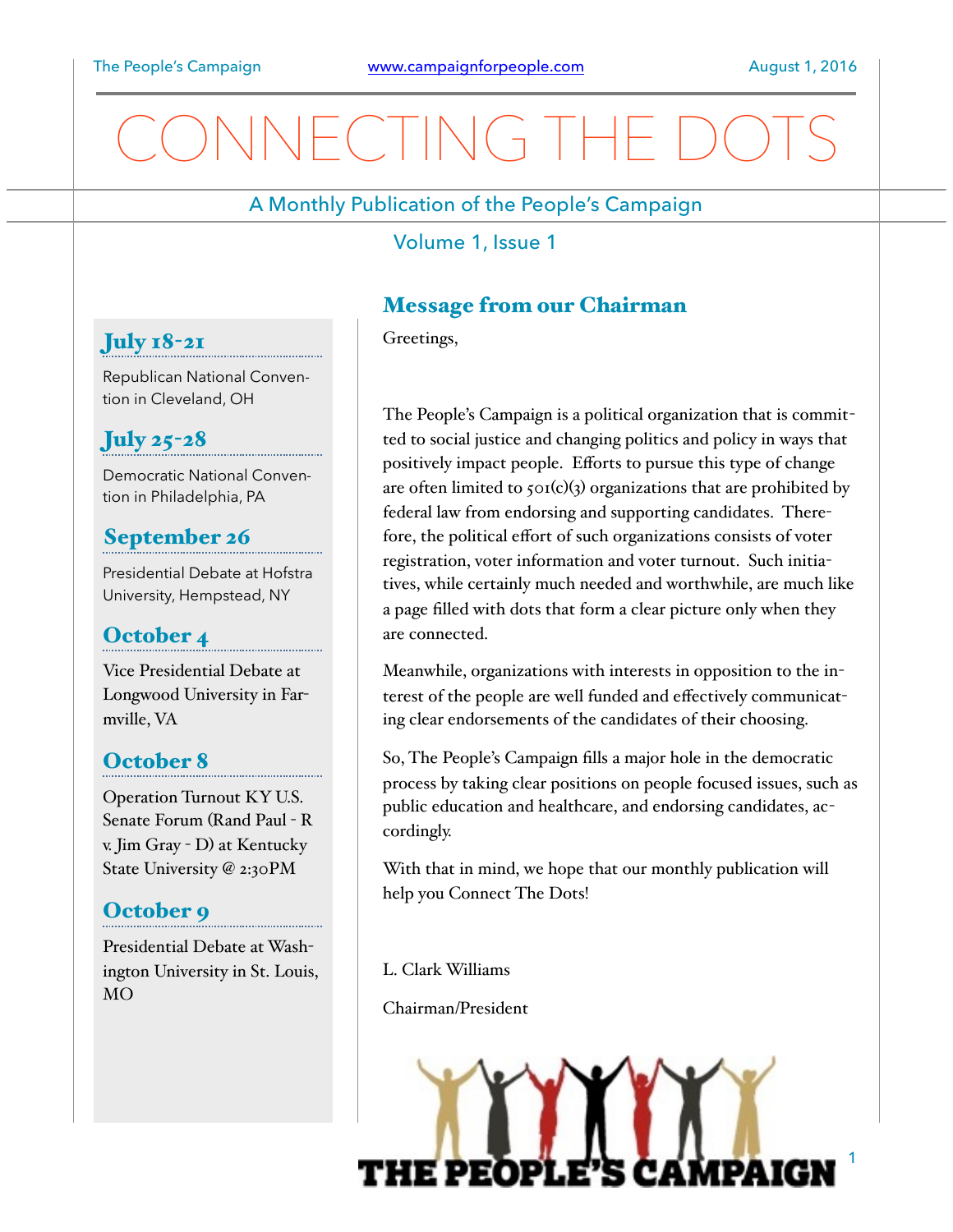### October<sub>II</sub>

Last day to register to vote in Kentucky

### October 19

Presidential Debate at University of Nevada - Las Vegas in Las Vegas, NV

### November 8

Election Day



Clark Williams, Chairman



Taylor Smith, Editor

## Dis-Kynecting Kentucky

## Introducing the ACA & Kynect

The Affordable Care Act (ACA) is a law that has restructured the way our healthcare system and health insurance companies provide care, treatment and coverage to millions of Americans. The ACA was signed into law by President Obama on June 28, 2010, and since then, it has been relentlessly bombarded by republicans with attempts to repeal the law. However, millions of Americans have seen improvements in the care they receive as a direct result of the ACA.

The ACA was designed to bring improvements in accessibility, affordability, and quality for over 40 million Americans.

Some of the ways it achieves this are:

• Creating Health Insurance Marketplaces where low-to-middle income Americans can compare plans in order to get lower costs on insurance.

• Prohibiting insurance companies from dropping you if you become ill.

• Eliminates pre-existing conditions and gender discrimination as reasons to increase rates or decline coverage.

• Allowing young adults to remain on their parents plan until age 26.

• Creating an employer mandate that requires businesses with 50 or more full-time employees to provide coverage for their employees.

• Expanding medicaid to cover those who make up to 138% of the federal poverty level in states that opt in to expansion.

Under the ACA, every state had the option to create their own "Health Insurance Marketplace" or exchange, or opt out and allow the federal government to install their own marketplace, [healthcare.gov.](http://healthcare.gov) Under Governor Steve Beshear, Kentucky created it's own exchange, Kynect. Through Kynect, with the guidance of navigators, you could compare prices and pick the plan that best fit your particular needs; you could also apply for cost assistance.

Kentucky's health exchange was considered a national success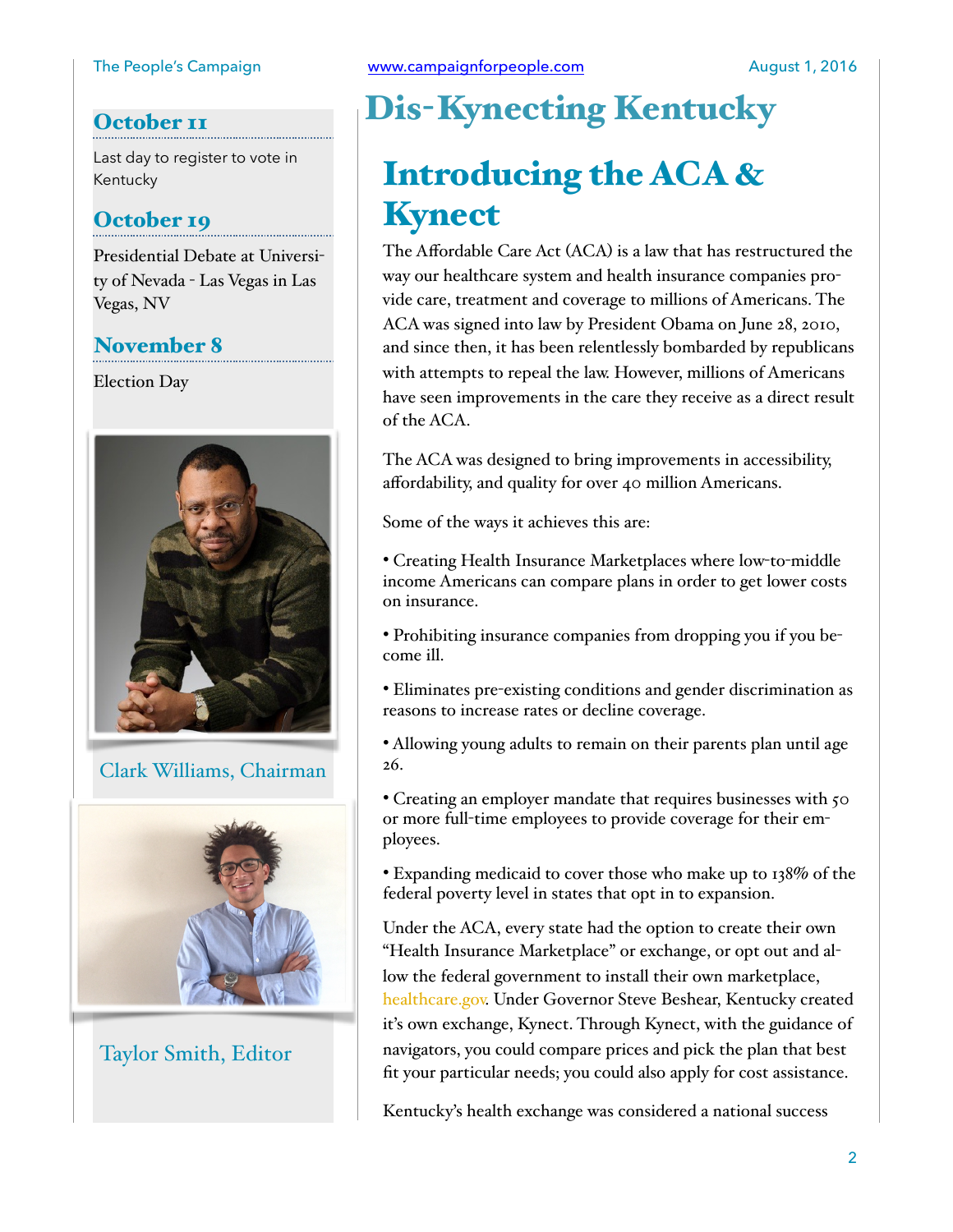story by virtually everyone. Through Kynect, Kentucky saw the largest percentage decrease of any state in the number of uninsured people. The uninsured rate in Kentucky in 2014 was 9.8%, down from 20.4% in 2013. The medicaid expansion was particularly successful, as an additional 530,000 people in Kentucky (more than 10% of the population) have enrolled in Medicaid since the expansion took place in 2014.

Since Kynect has proven to be such an exemplary program for the ACA, and a model for other states to follow, then what incentives does Governor Matt Bevin have for dismantling it?

## Introducing KY HEALTH

Bevin's new plan, Kentucky Helping to Engage and Achieve Long Term Health (KY HEALTH) is expected to launch in 2017 if he gets the green light for a waiver by the U.S. Centers for Medicaid and Medicare. His proposal targets the population that gained coverage through the Medicaid expansion that occurred under Gov. Besmear (those at up to 138% of the federal poverty level).



## Connecting the Dots…

Bevin claims that the reason behind dismantling Kynect is that he felt that Kentucky would become bogged down with the costs of operating Kynect. But removing the state's own marketplace in favor of the federal exchange will cause an increase in assessment fees, resulting in an increase in the cost of coverage to Kentucky citizens. Another aspect of removing Kynect are the one time fees associated with doing so, which have been estimated to reach \$23 million. Add in the possibility of having to return up to \$57 million in federal grants, and removing Kynect will prove to be a very costly undertaking for the state and its citizens.

Also, the federal government currently fully subsidizes the Medicaid expansion in Kentucky, and in 2017, the state will assume 5% of the costs; 10% in 2020. Thus, the federal government will continue to pay the lion's share of the cost of coverage for hundreds of thousands of Kentuckians in the years to come. That is a tremendous investment on Kentucky healthcare that our own governor appears ready to reject.

Republicans in Congress have attempted to repeal the healthcare law more than 60 times, without success. Yet, by dismantling Kynect, Bevin is putting in place the federal exchange, [healthcare.gov.](http://healthcare.gov) This move